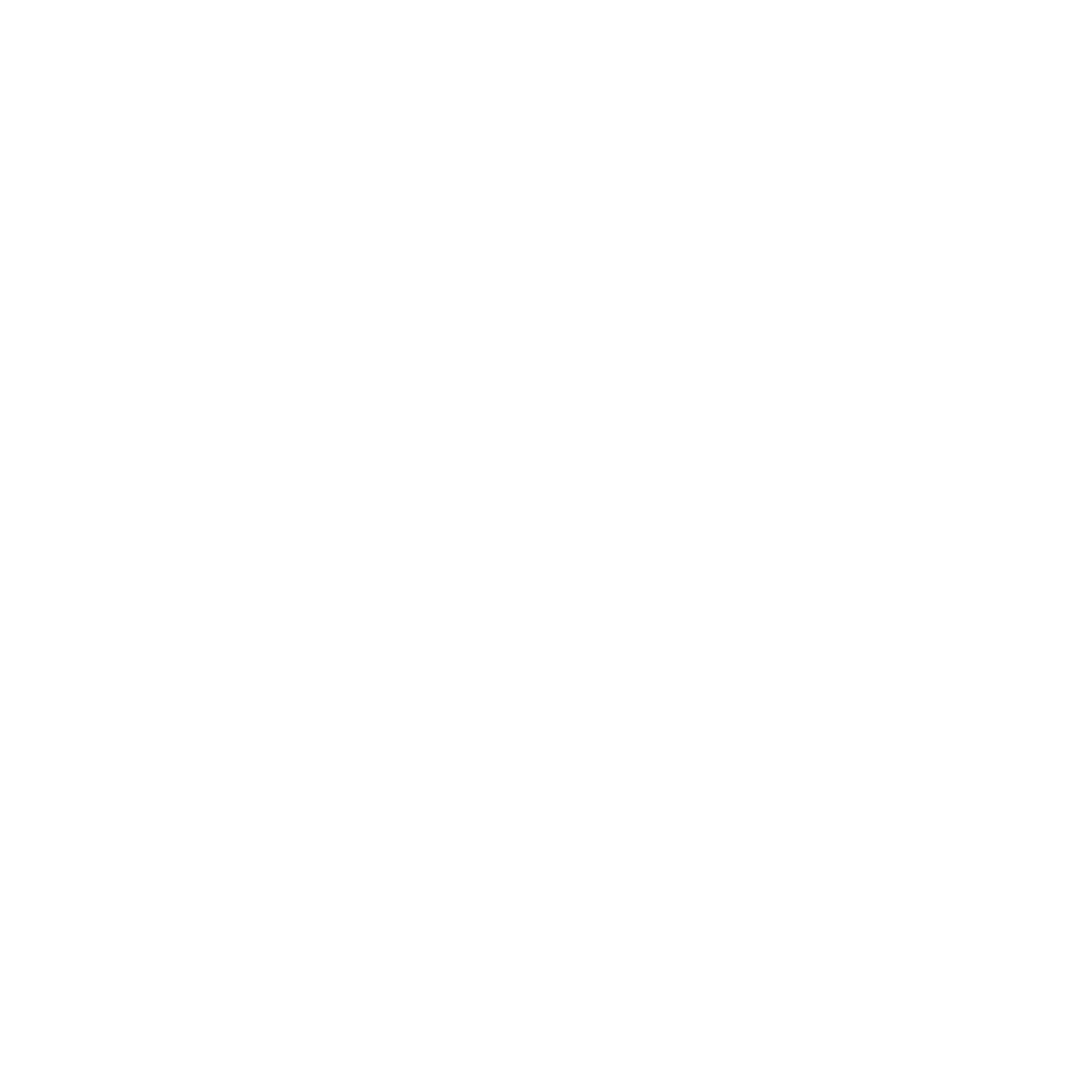### English - Kariza's Questions

#### **Distribution supported by:**







#### **DW DEVELOPMENT CHILDREN W Capricorn Foundation**

**Printed with support from:**



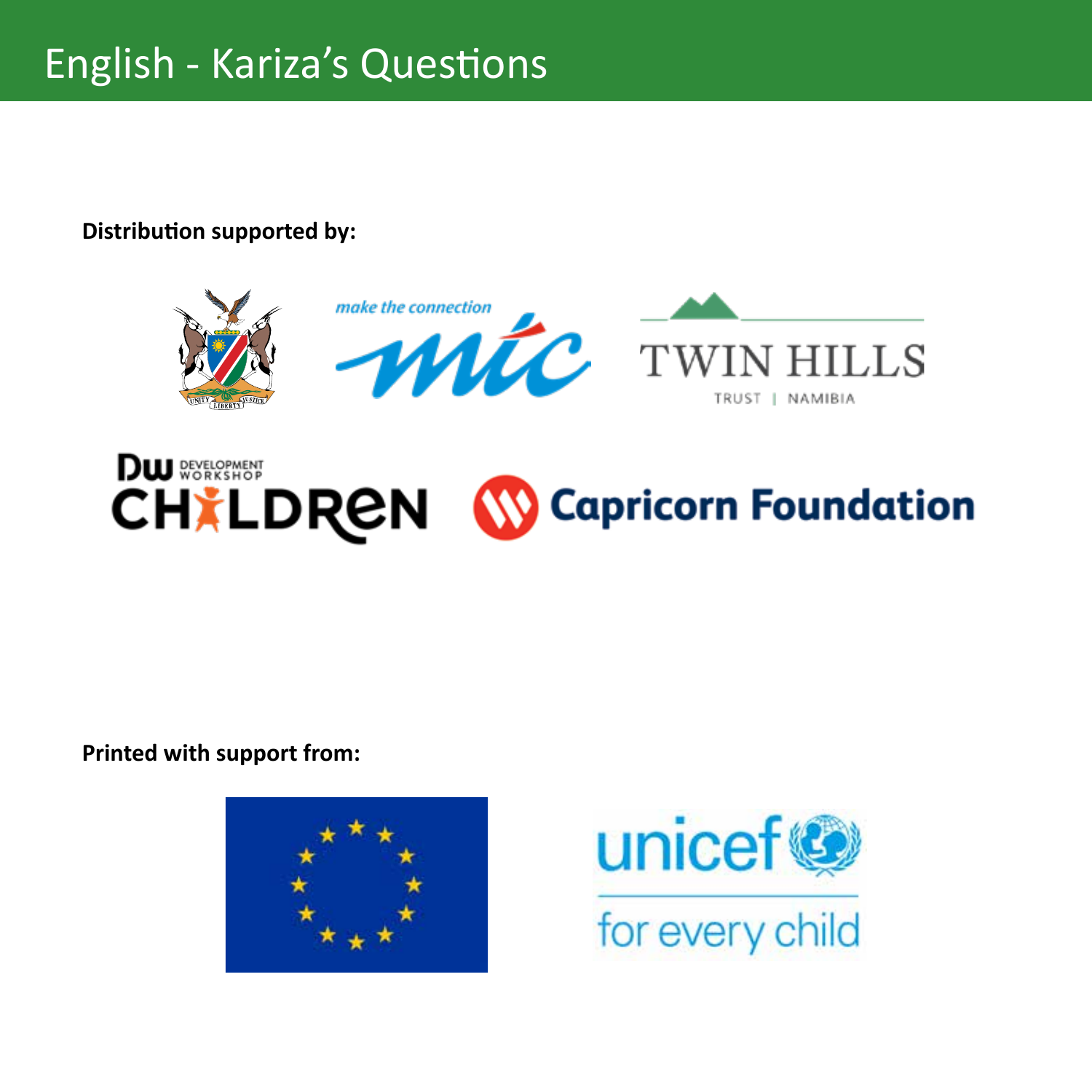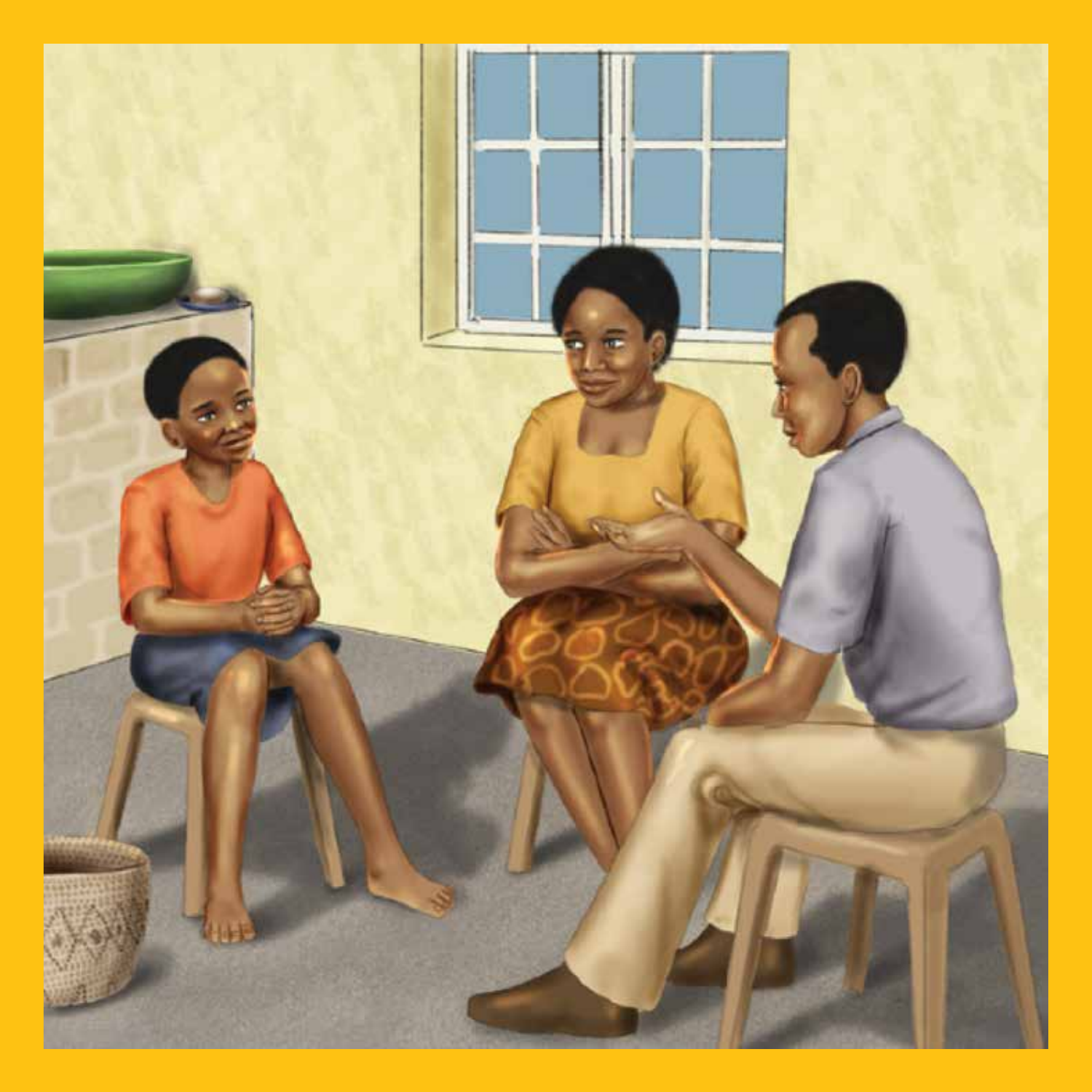Kariza loved to ask questions. She got this habit from her parents.

They used to tell her, "If you don't ask questions when you are young, you will grow up to be an ignorant adult!"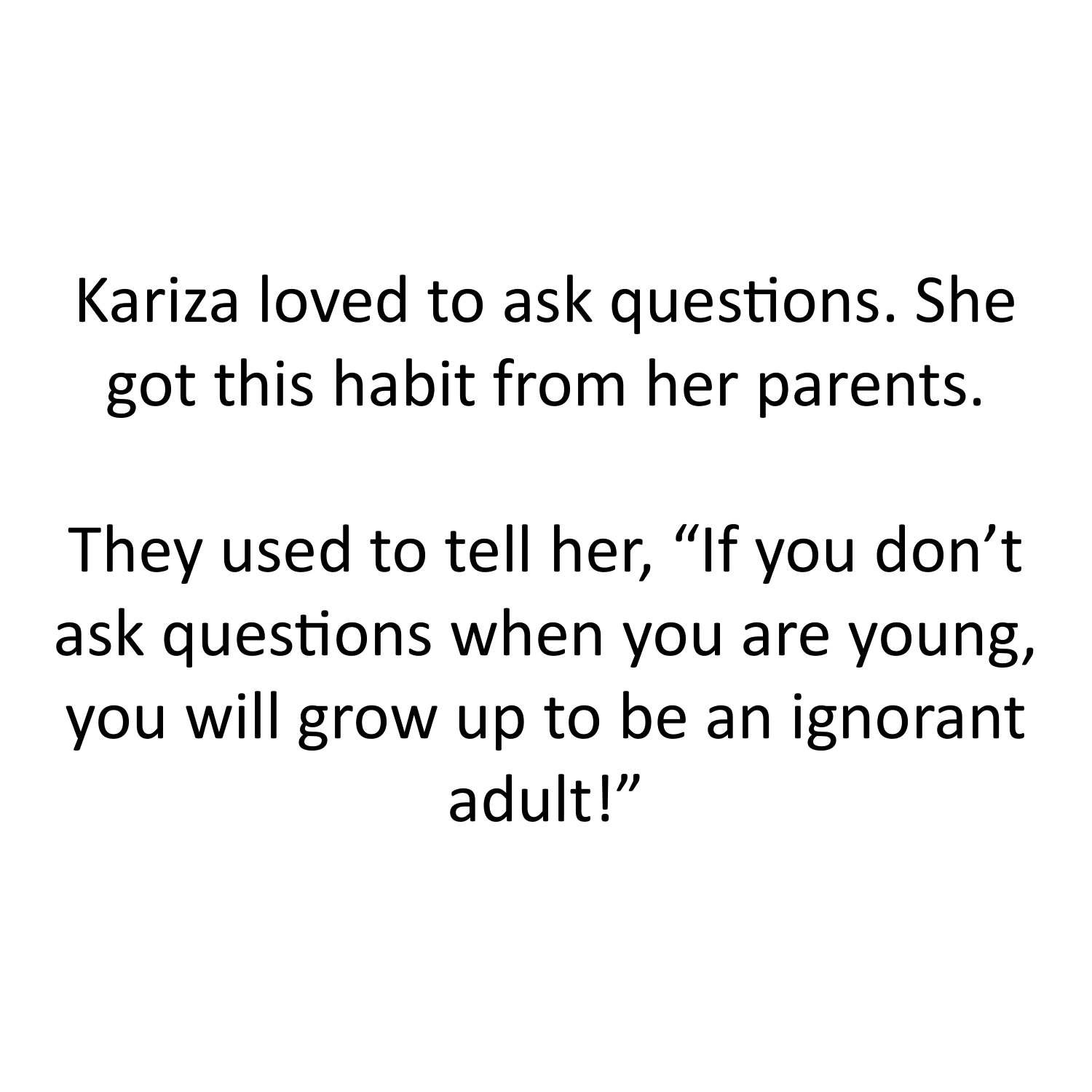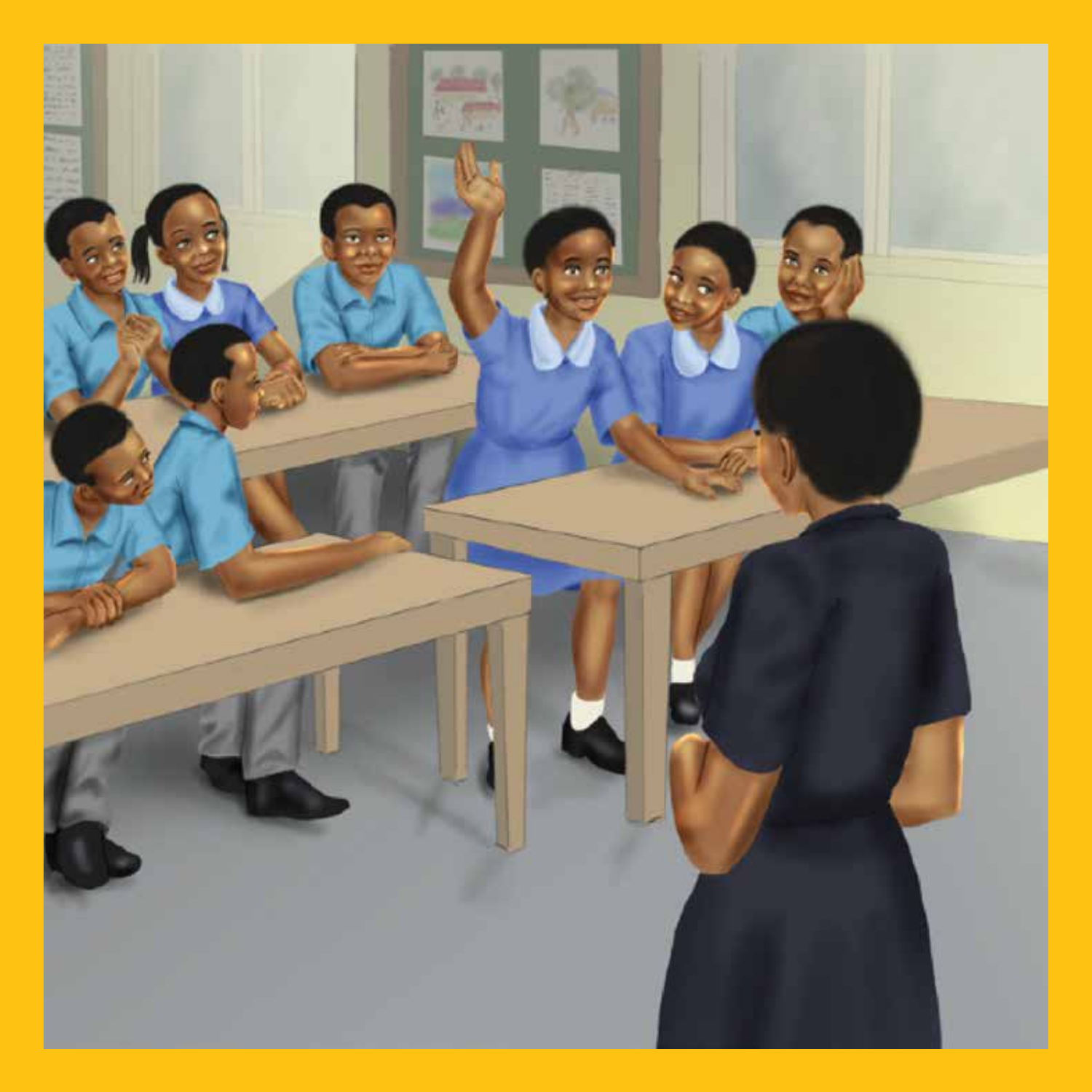One day, Kariza asked her teacher, "Why do our parents always tell us to wash our hands before eating, even when our hands look clean?"

Her classmates liked her question. They didn't like being told to wash their hands!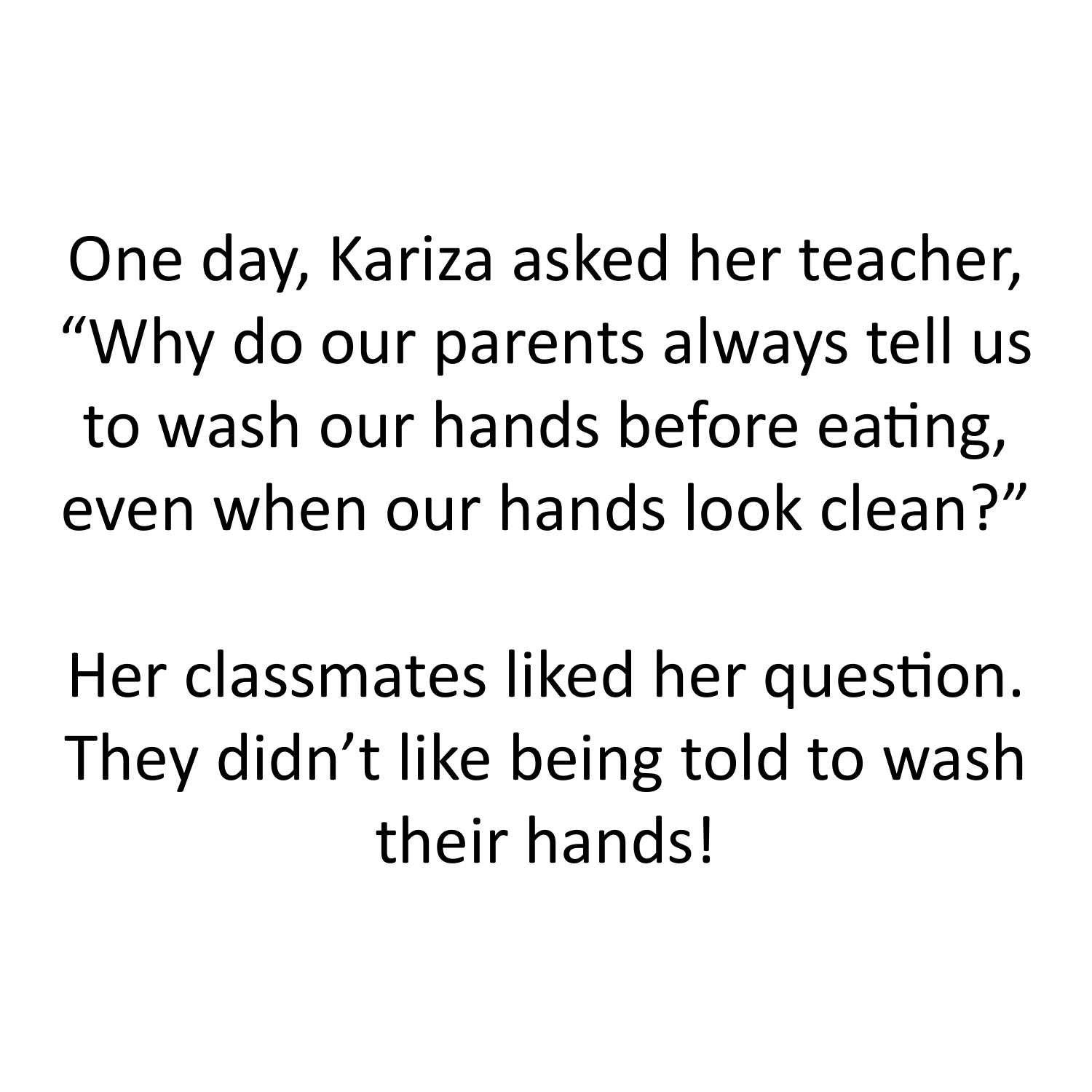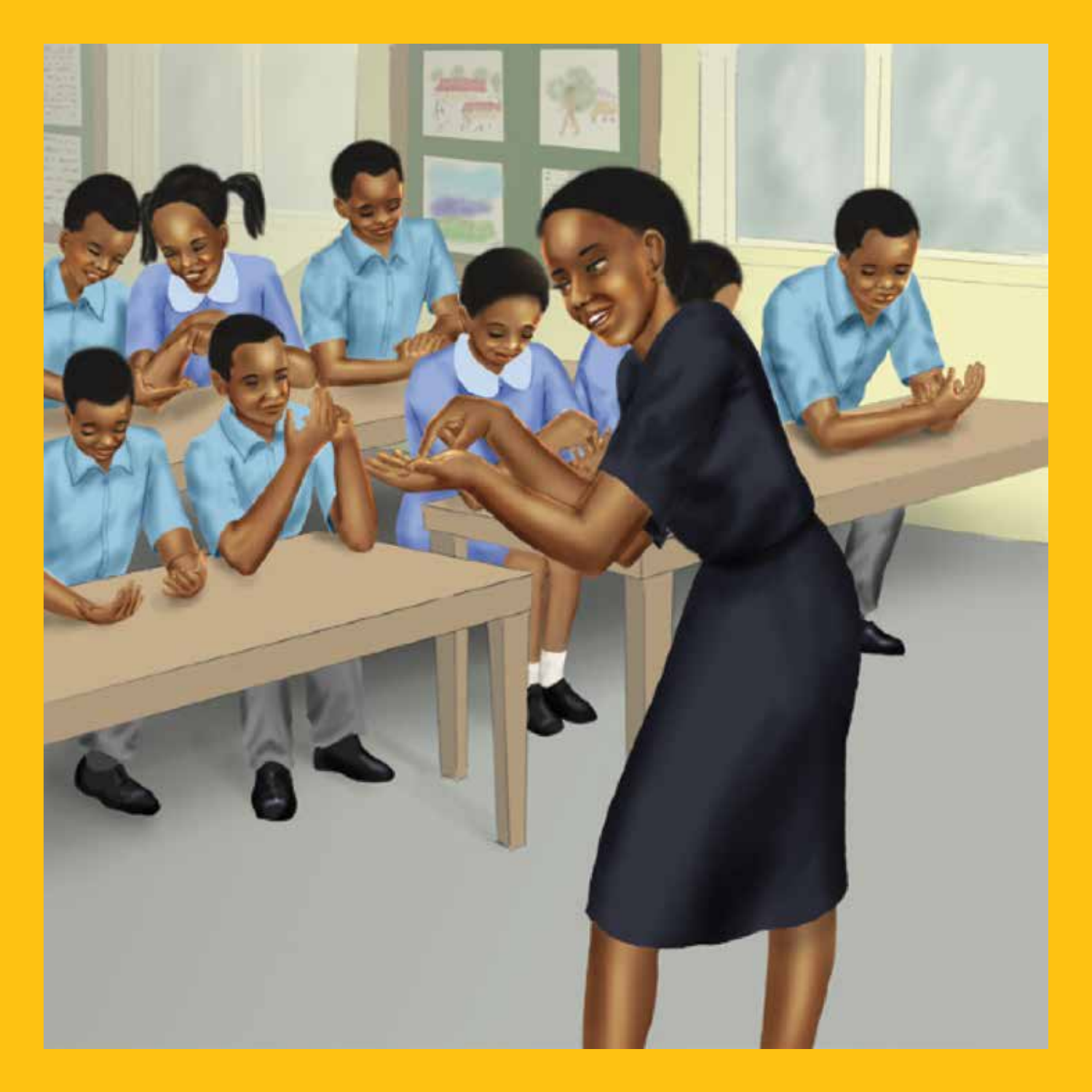The teacher answered, "Good question! Even when our hands look clean, they can still have germs on them."

She explained, "Germs cause illness. We can't see germs using only our eyes, we need something more powerful to see germs."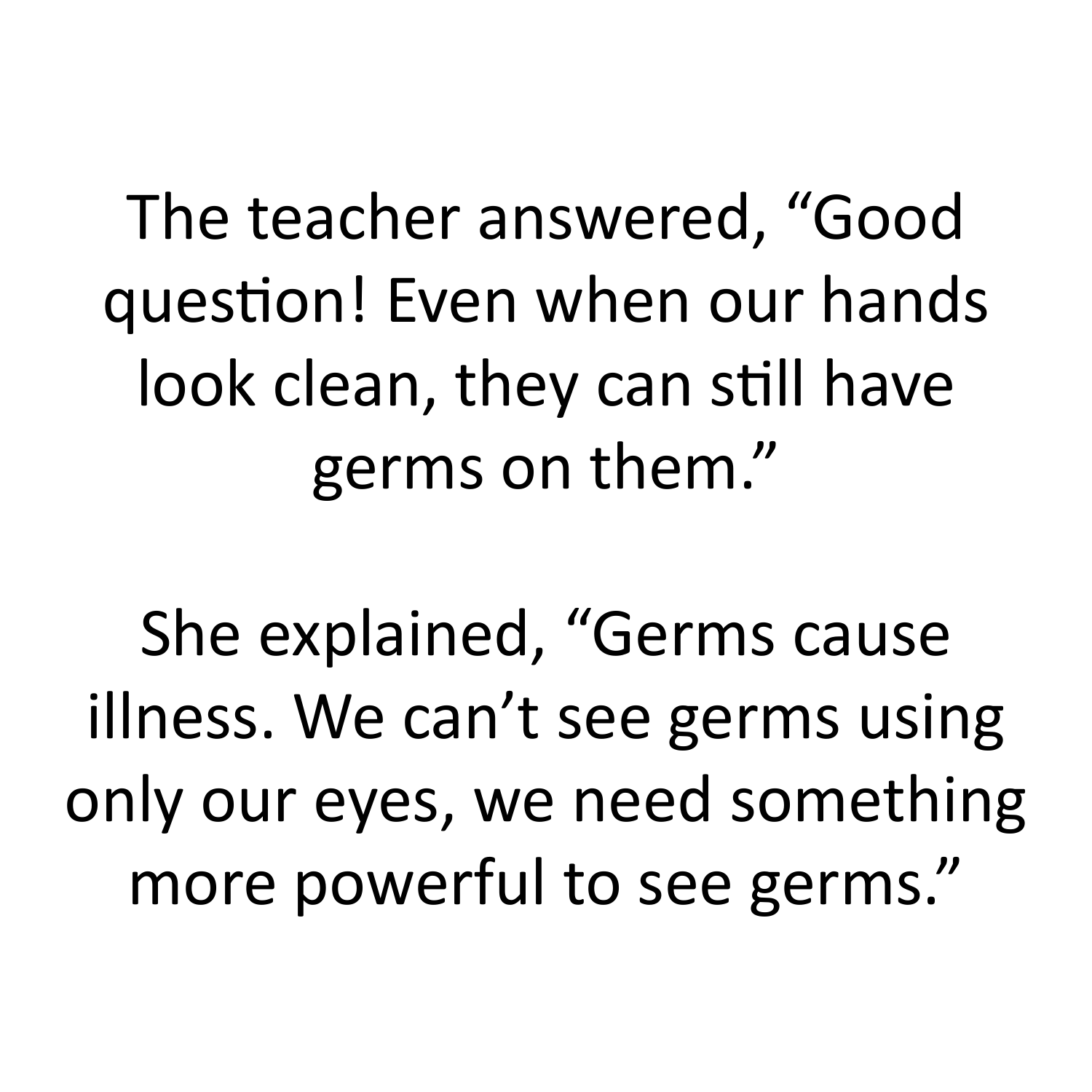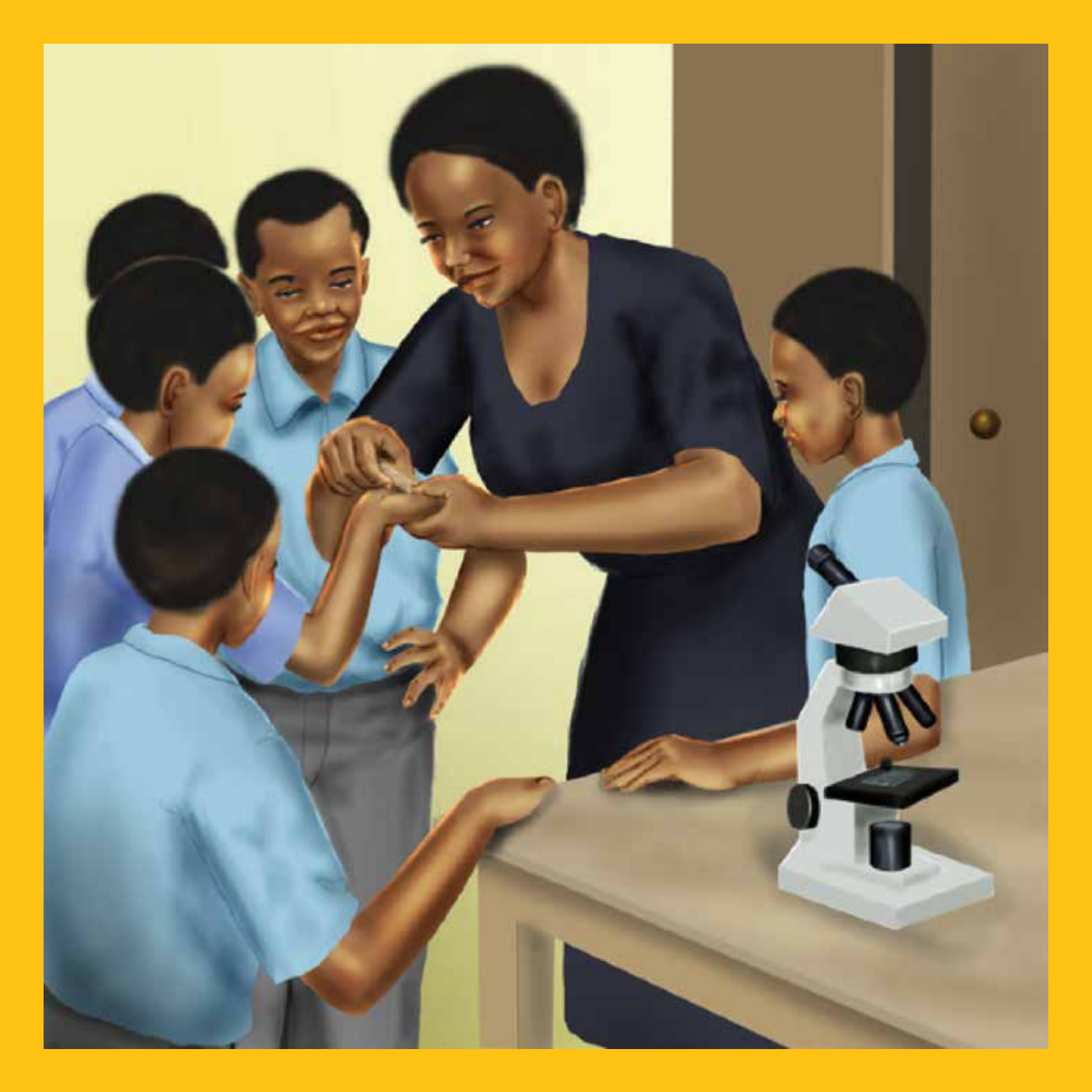The teacher got a microscope from the cupboard. "A microscope is a tool we use to see things that are too tiny for the human eye to see," she said.

The teacher gently scraped Kariza's hands with a stick and then wiped it on a microscope slide.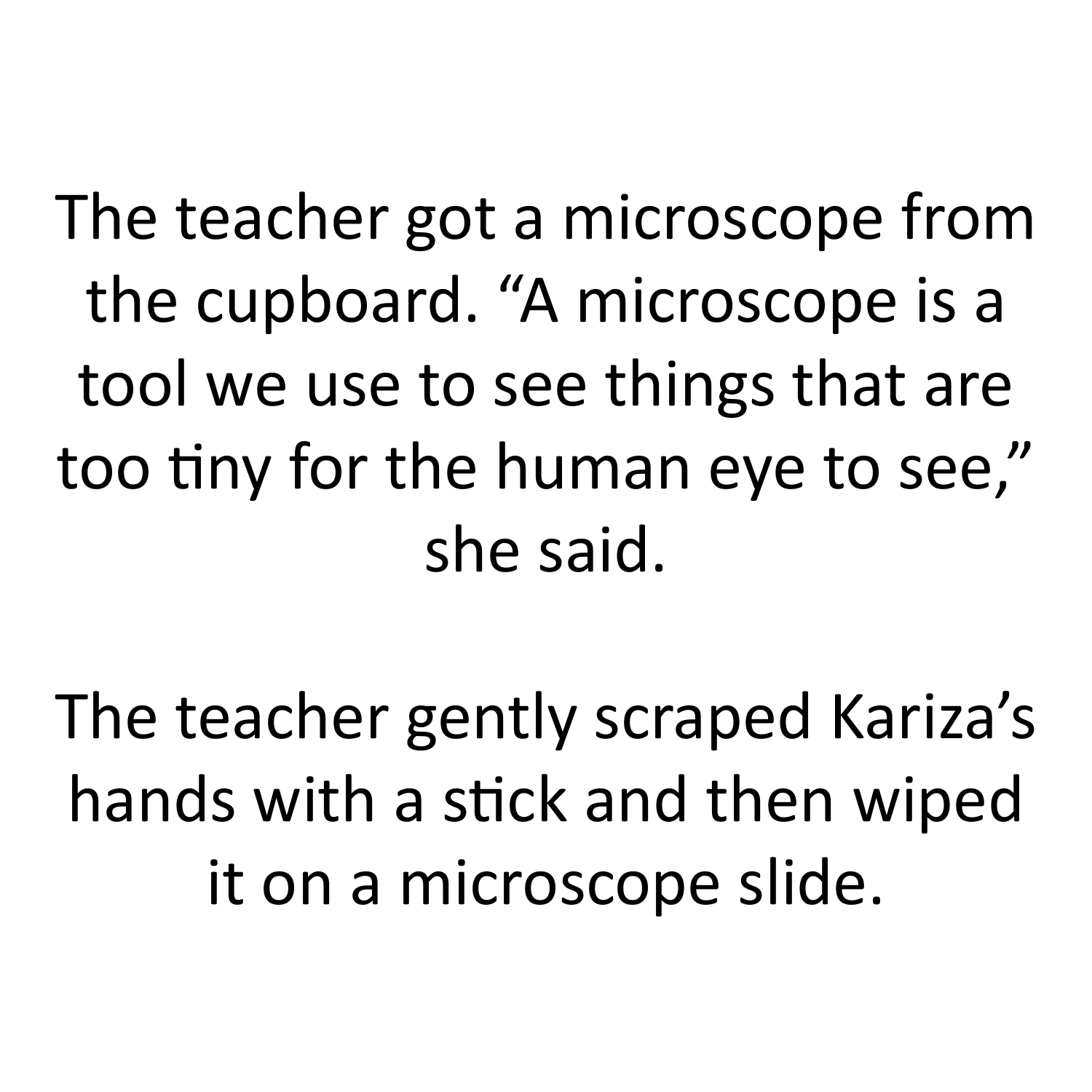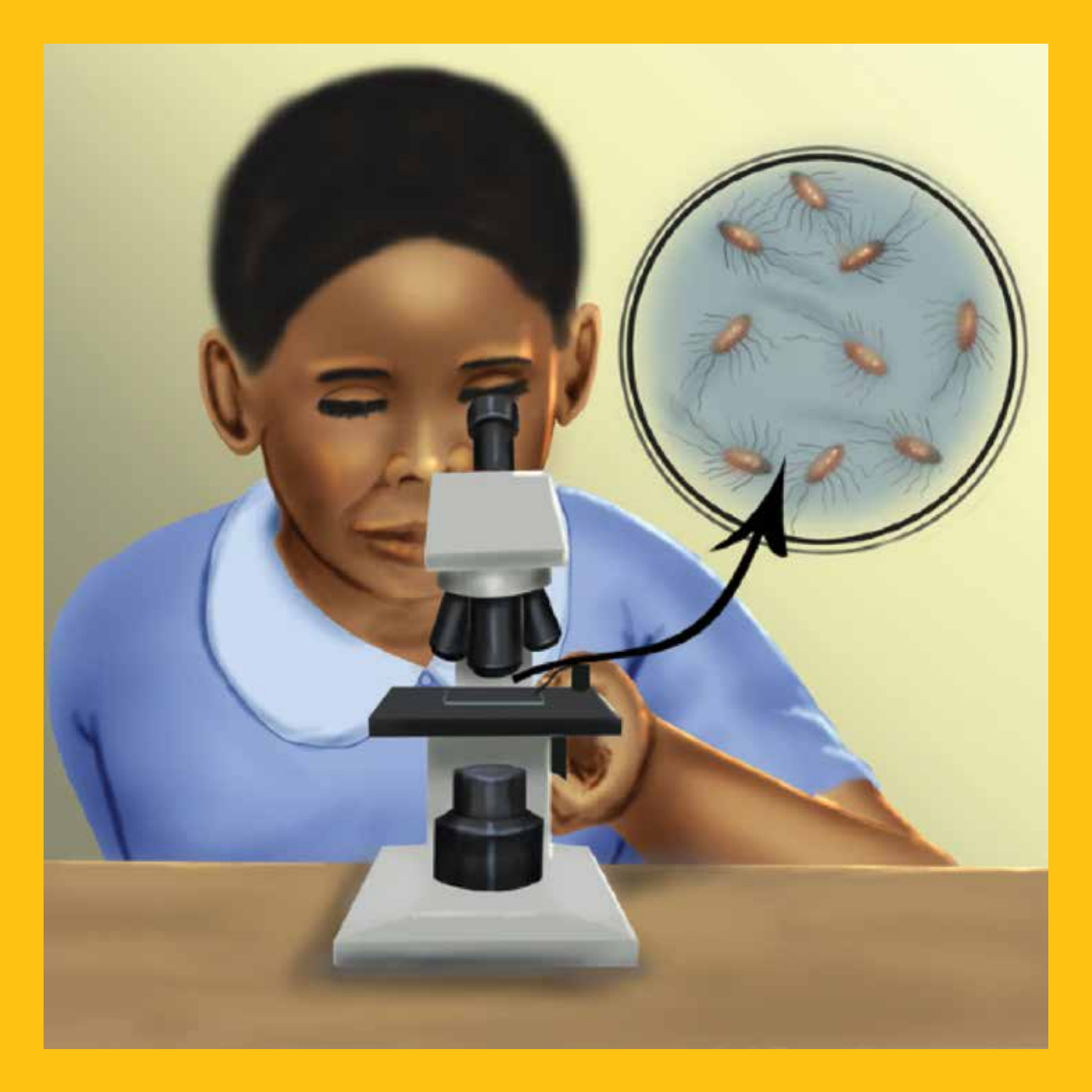The teacher put the slide on the microscope and this is what they saw through the viewer.

Even though Kariza's hands did not look dirty, there were germs on them!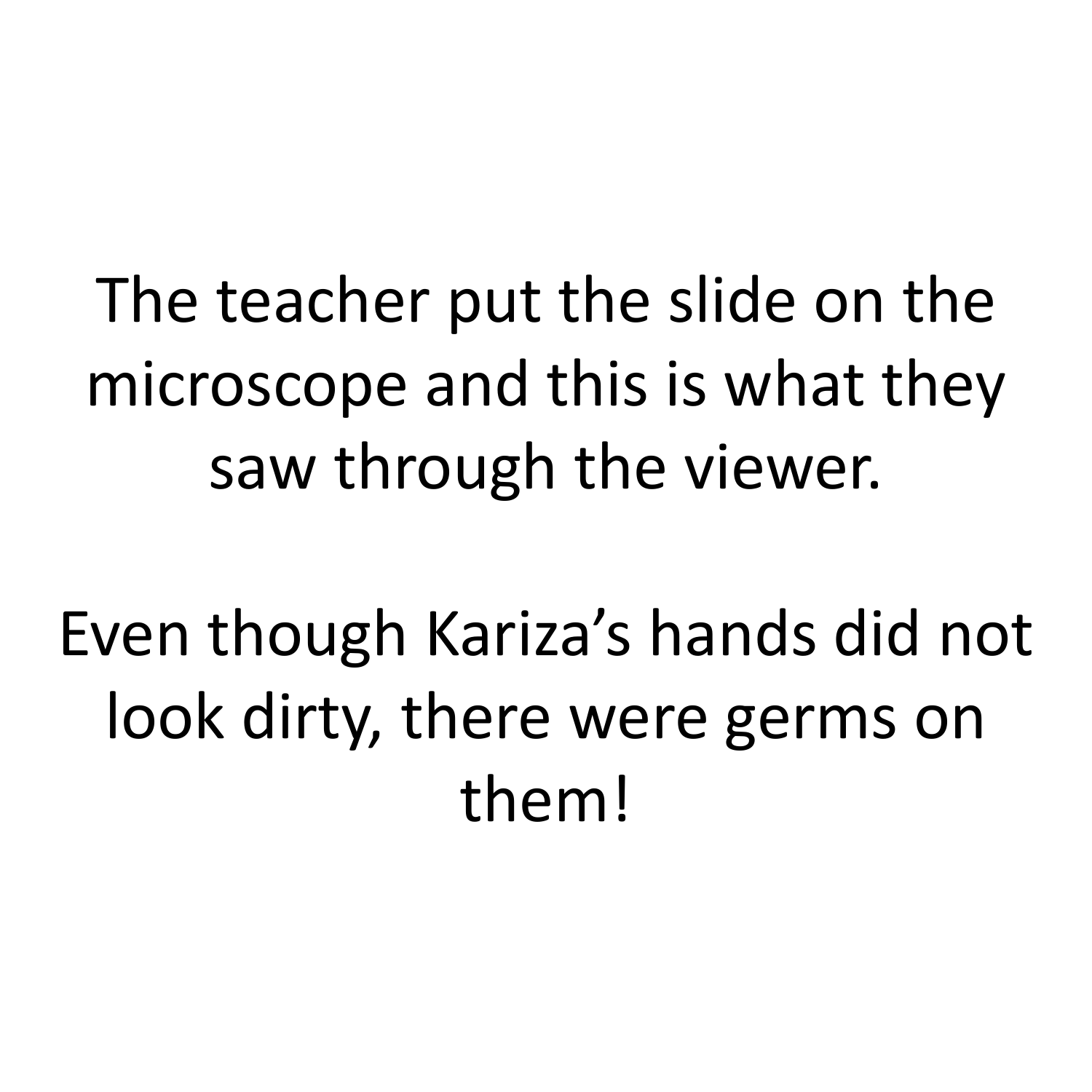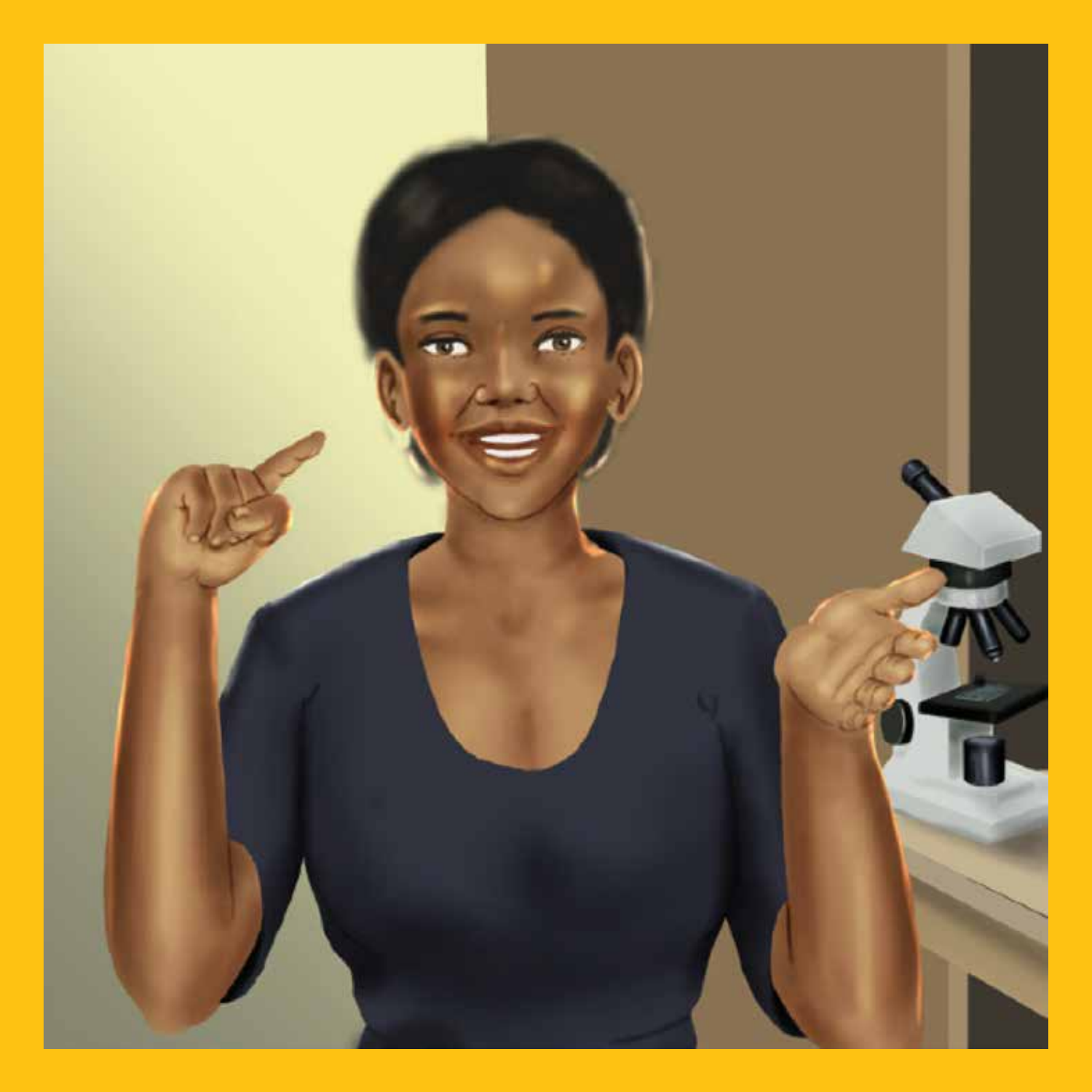"There are germs all around us, on the things we touch in our classroom, playground or at home.

These germs can make us very sick," warned their teacher.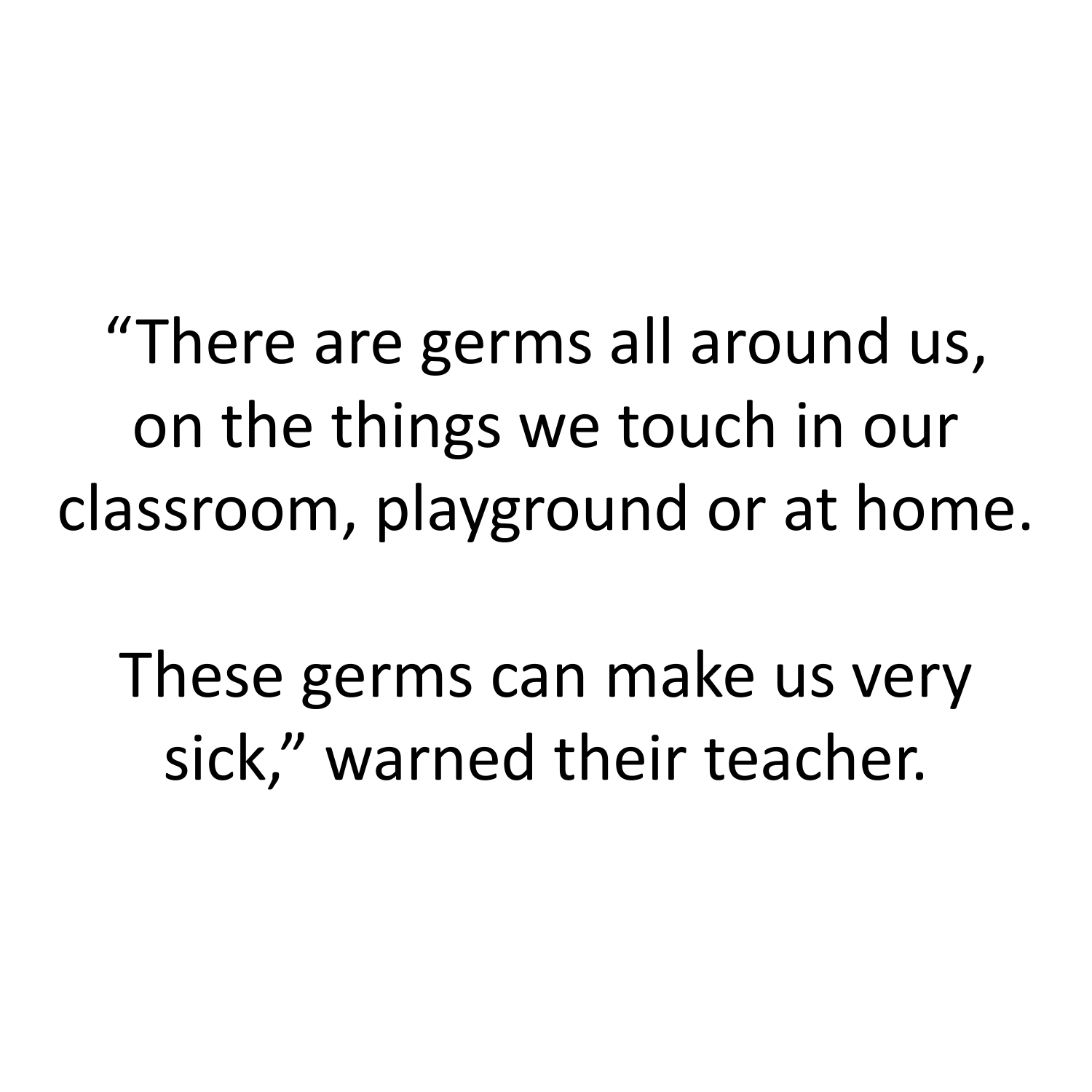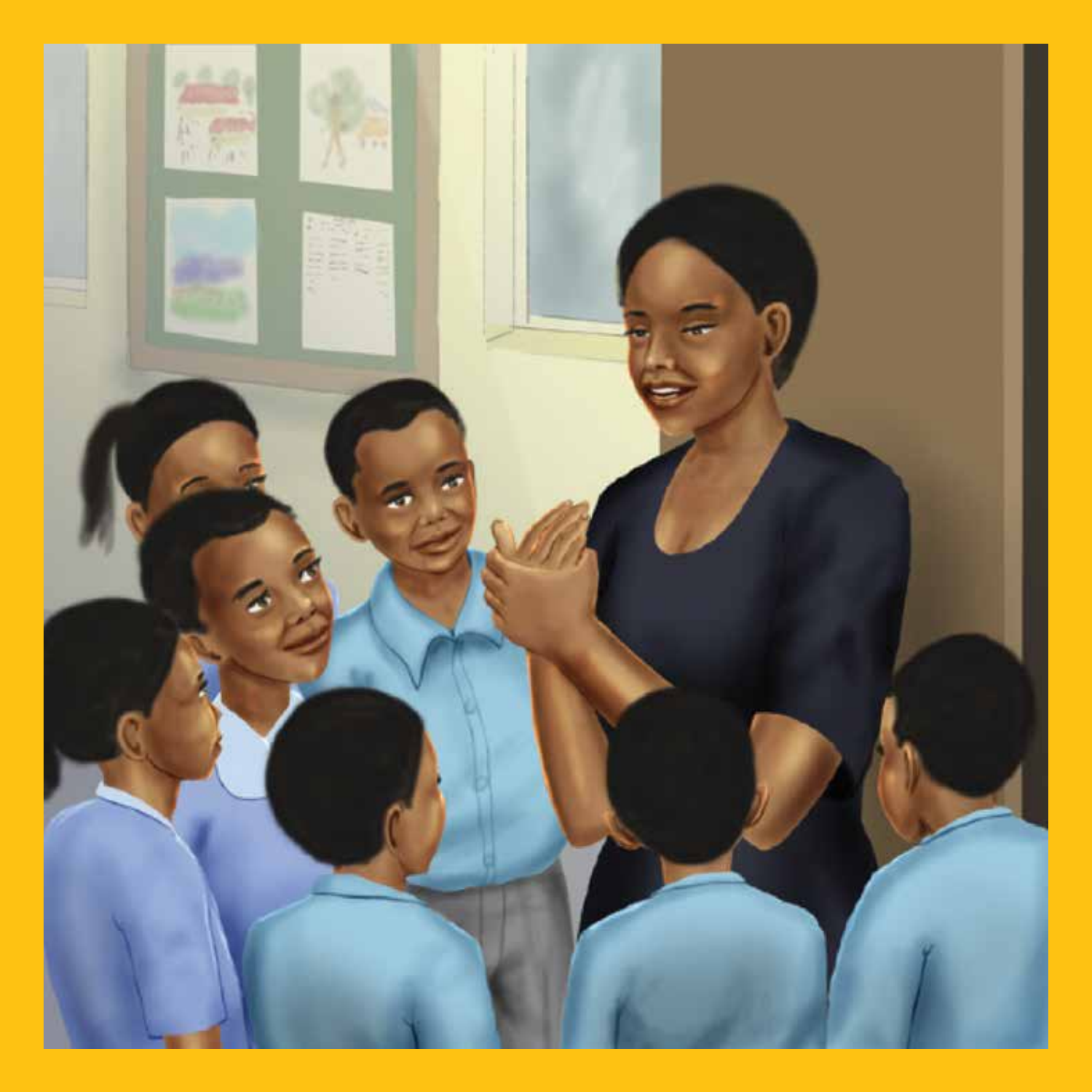She continued, "To kill these germs, we need to wash our hands with clean water and soap, especially before eating.

Also, when we are sick we must wash our hands so that we don't spread the germs."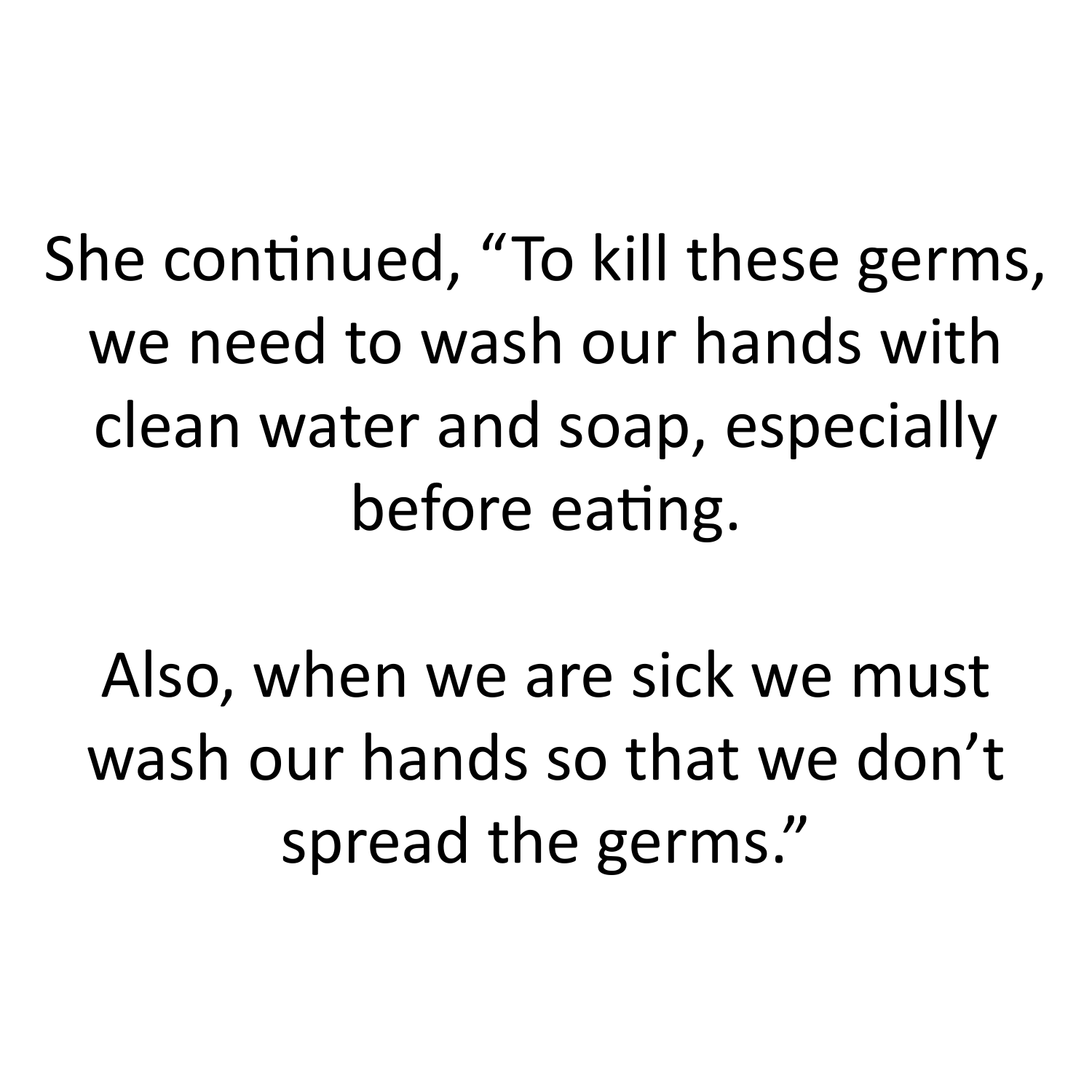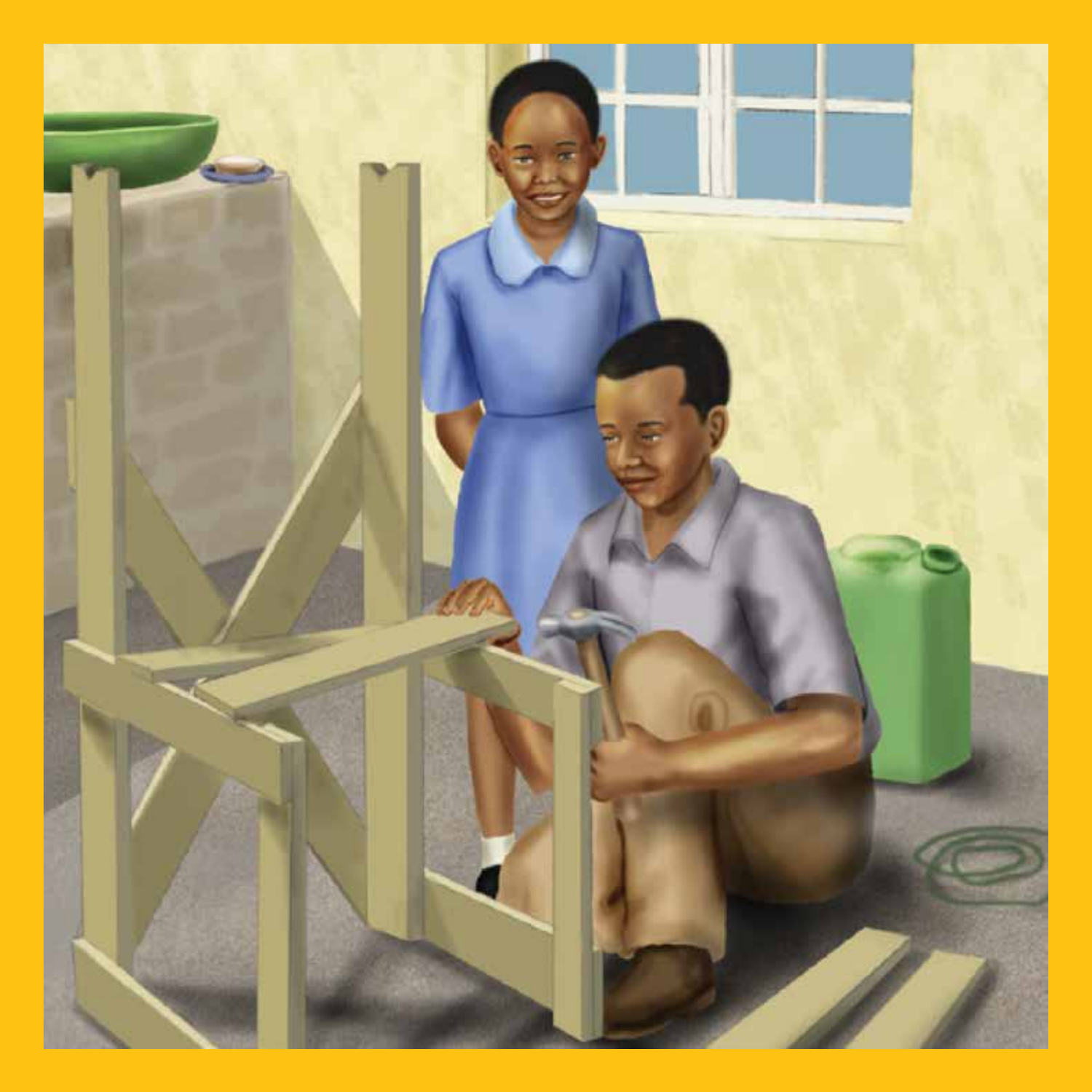## When she got home, Kariza found her father making an interesting tool. "What are you making?" she asked.

"This is called a 'kandagirukarabe' (step up and wash)," her father said. "You use it to wash your hands."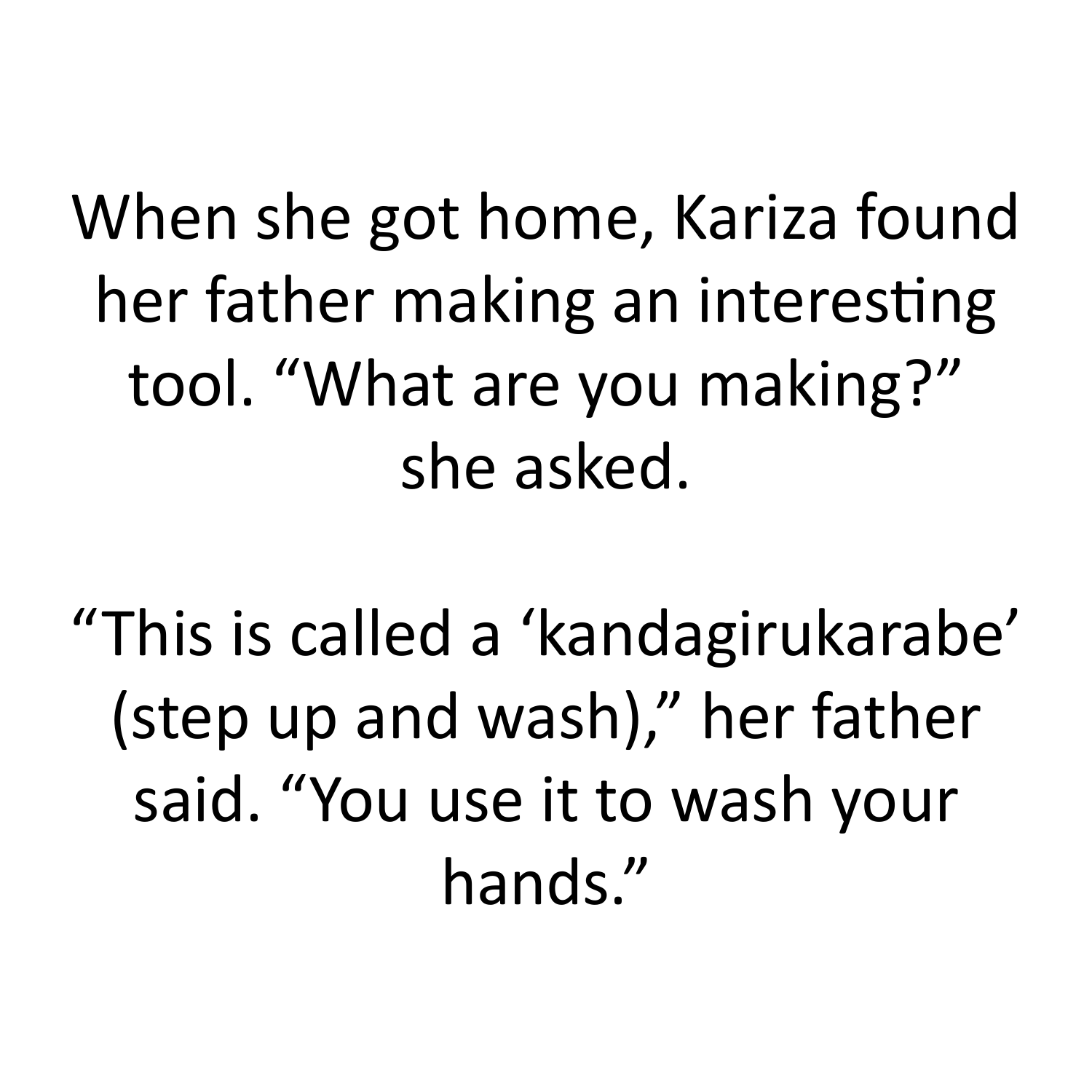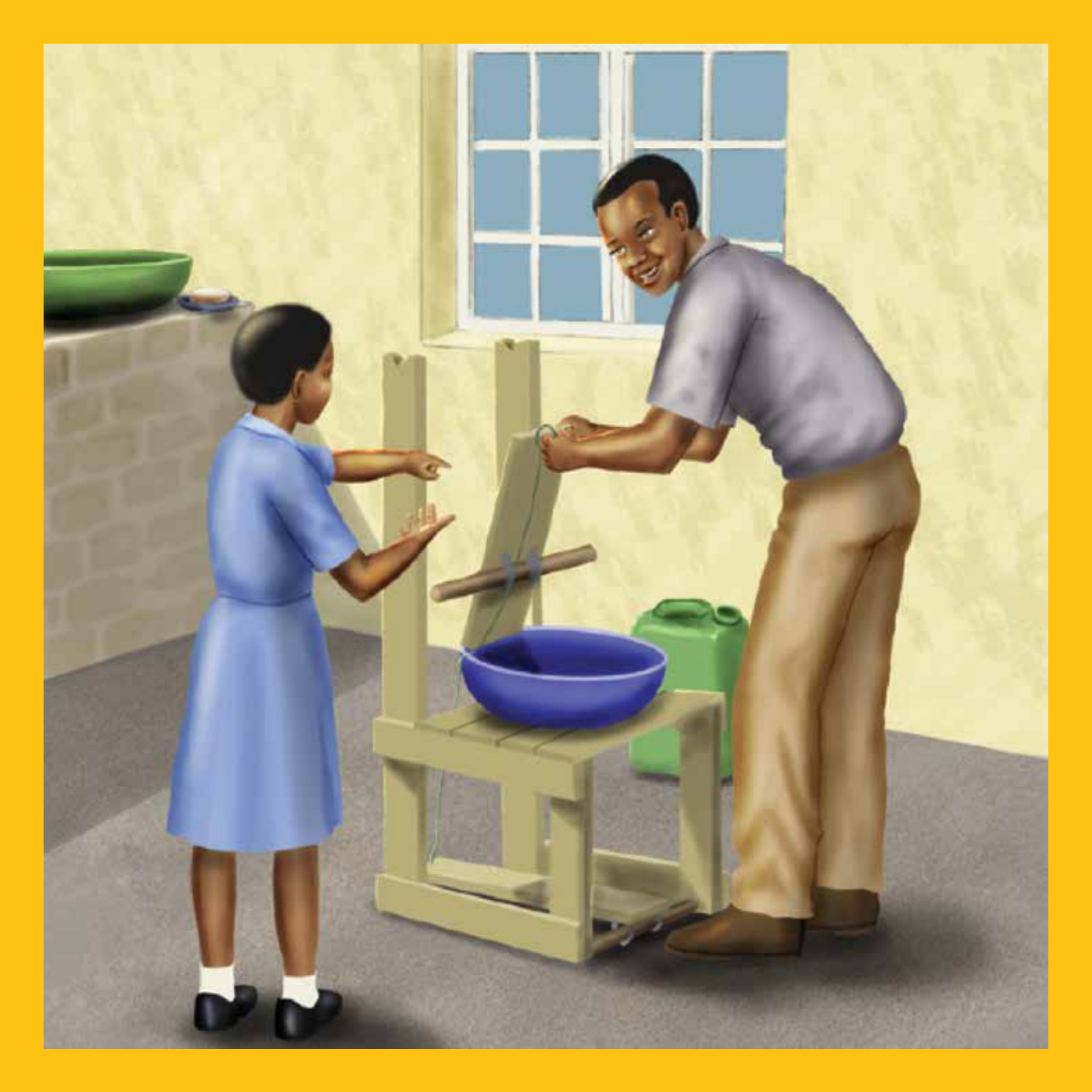Kariza was surprised and said, "Oh yes! Our teacher told us about this tool. But most of us did not know about it. How does it work?"

He laughed and told her, "Come closer and I will show you, my daughter."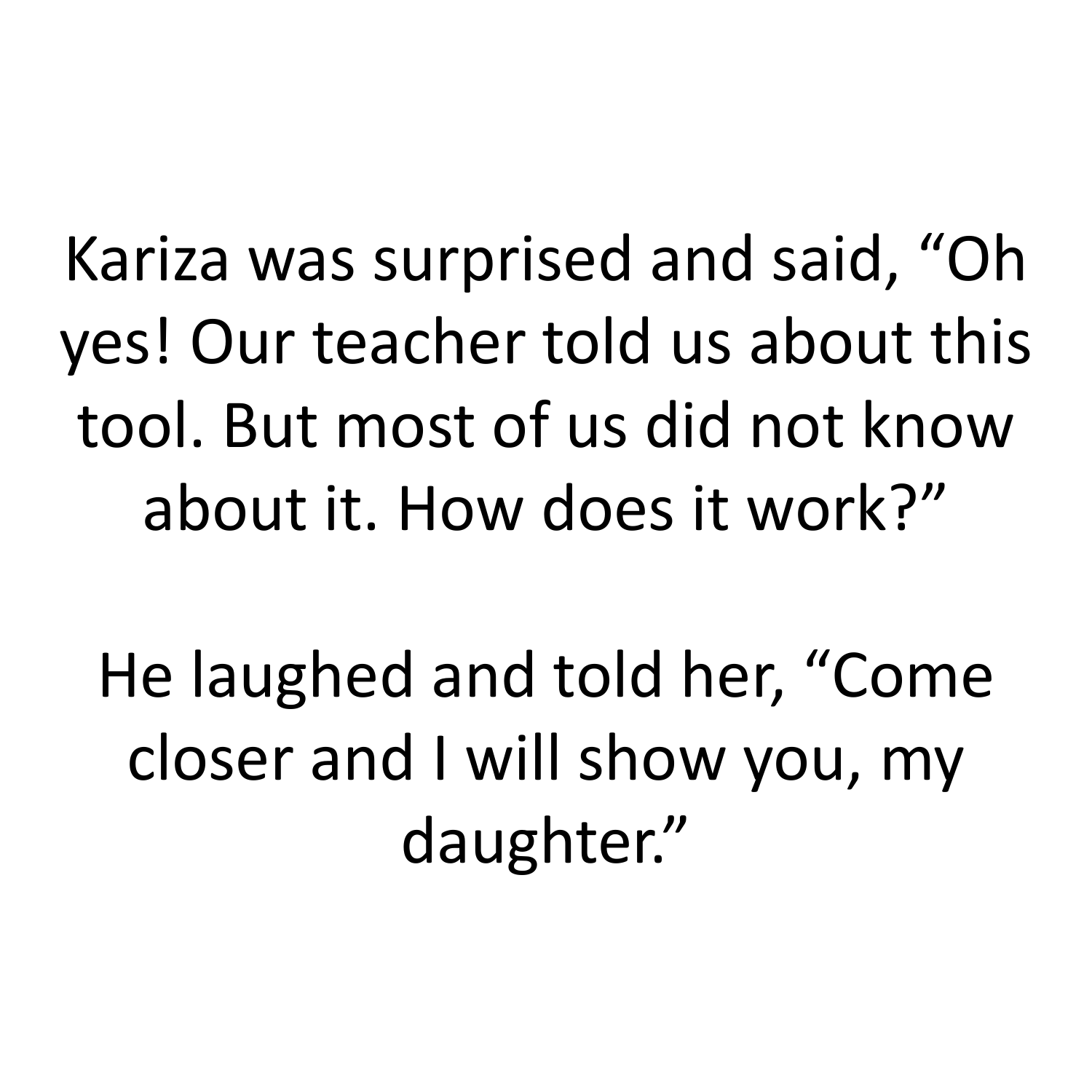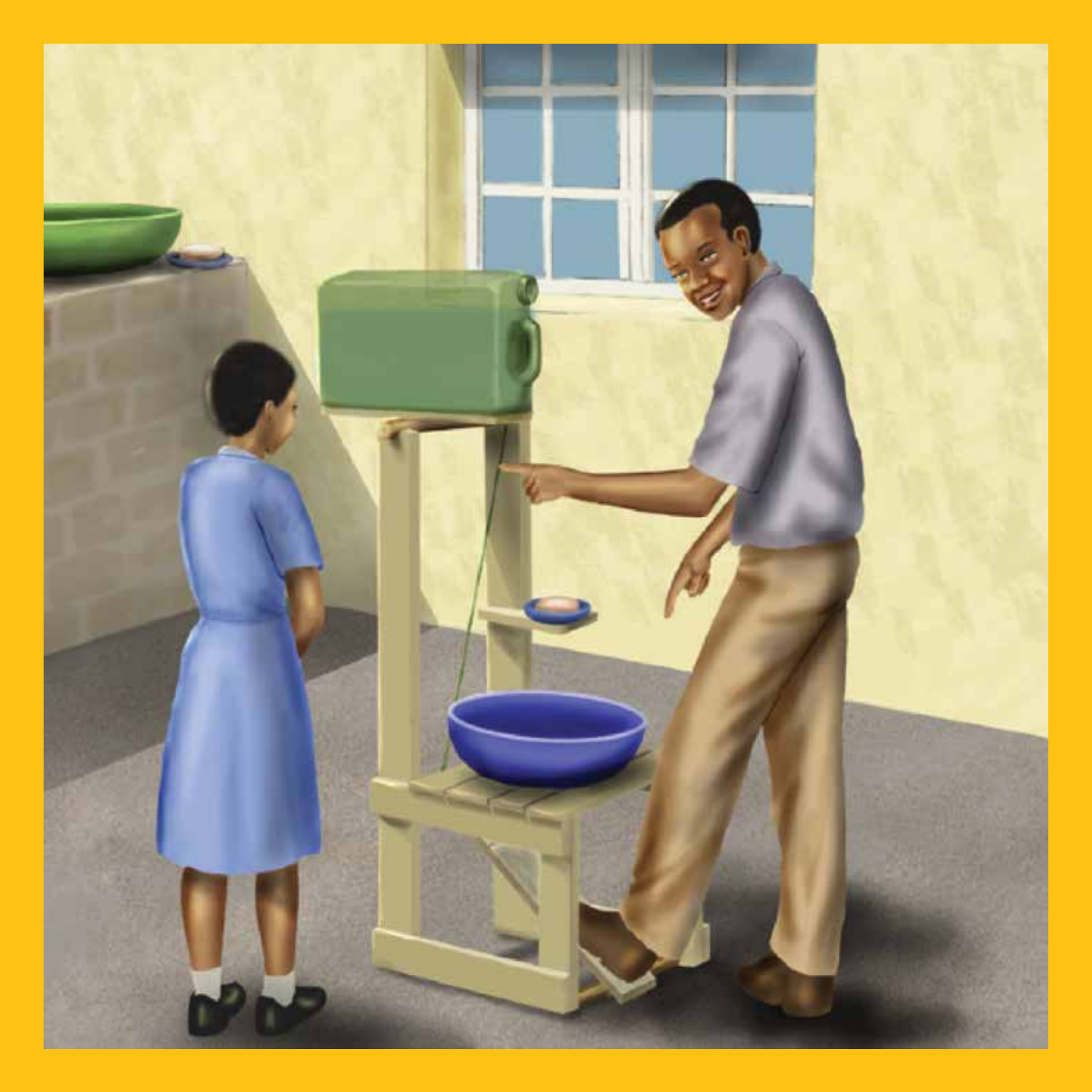"First, step on this piece of wood on the floor," said father.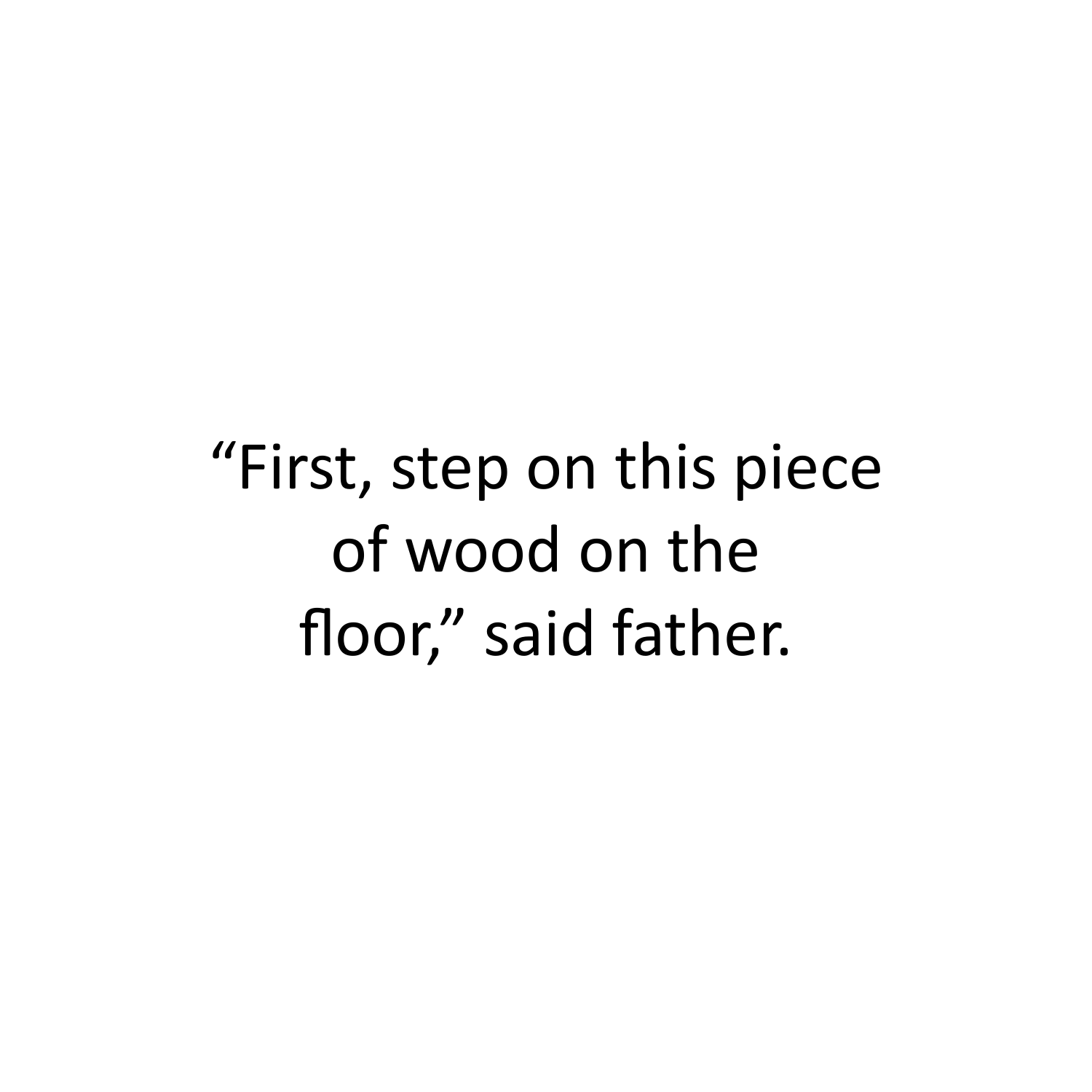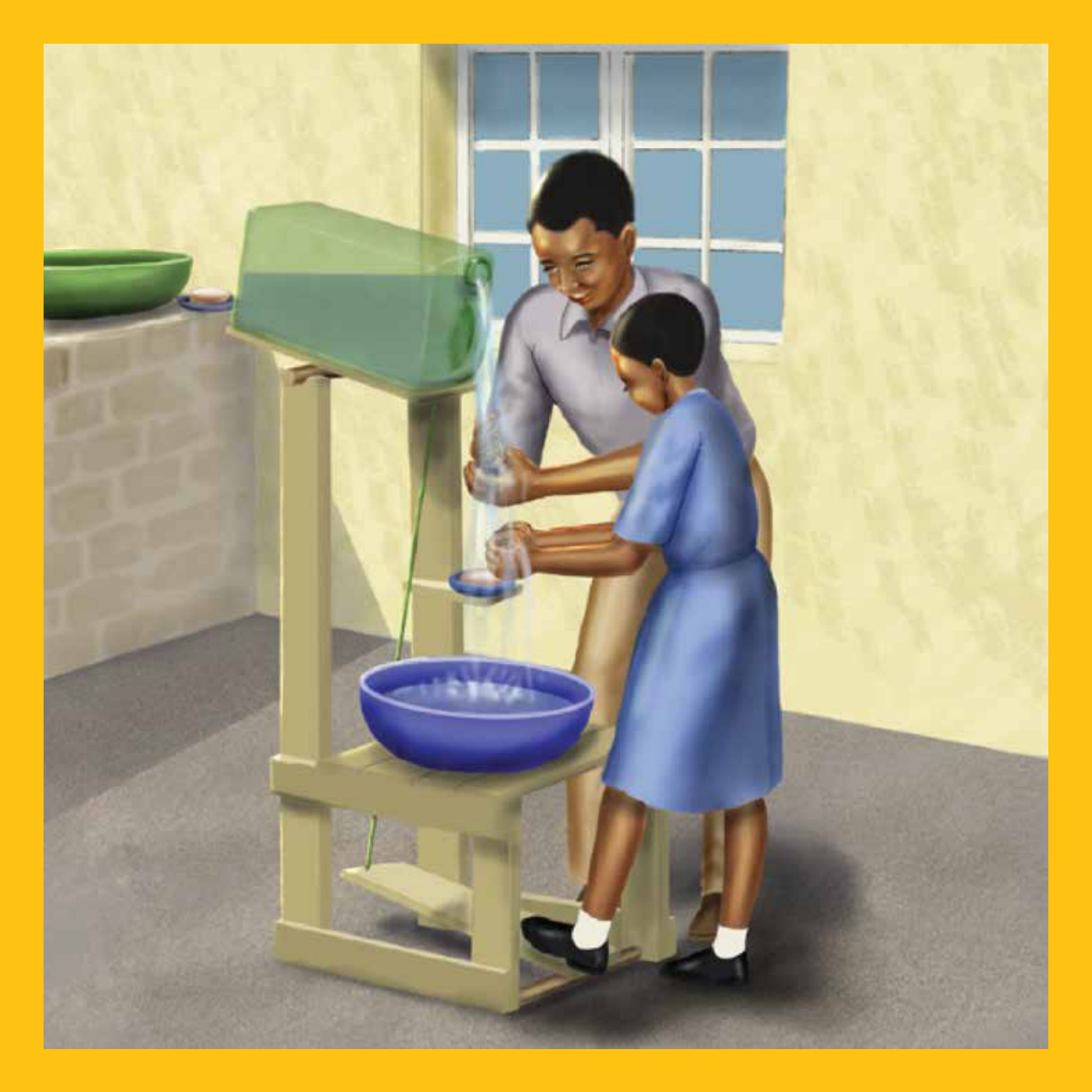"Then, the water container will tilt and pour water onto your hands.

Remember to wash with soap," he told Kariza.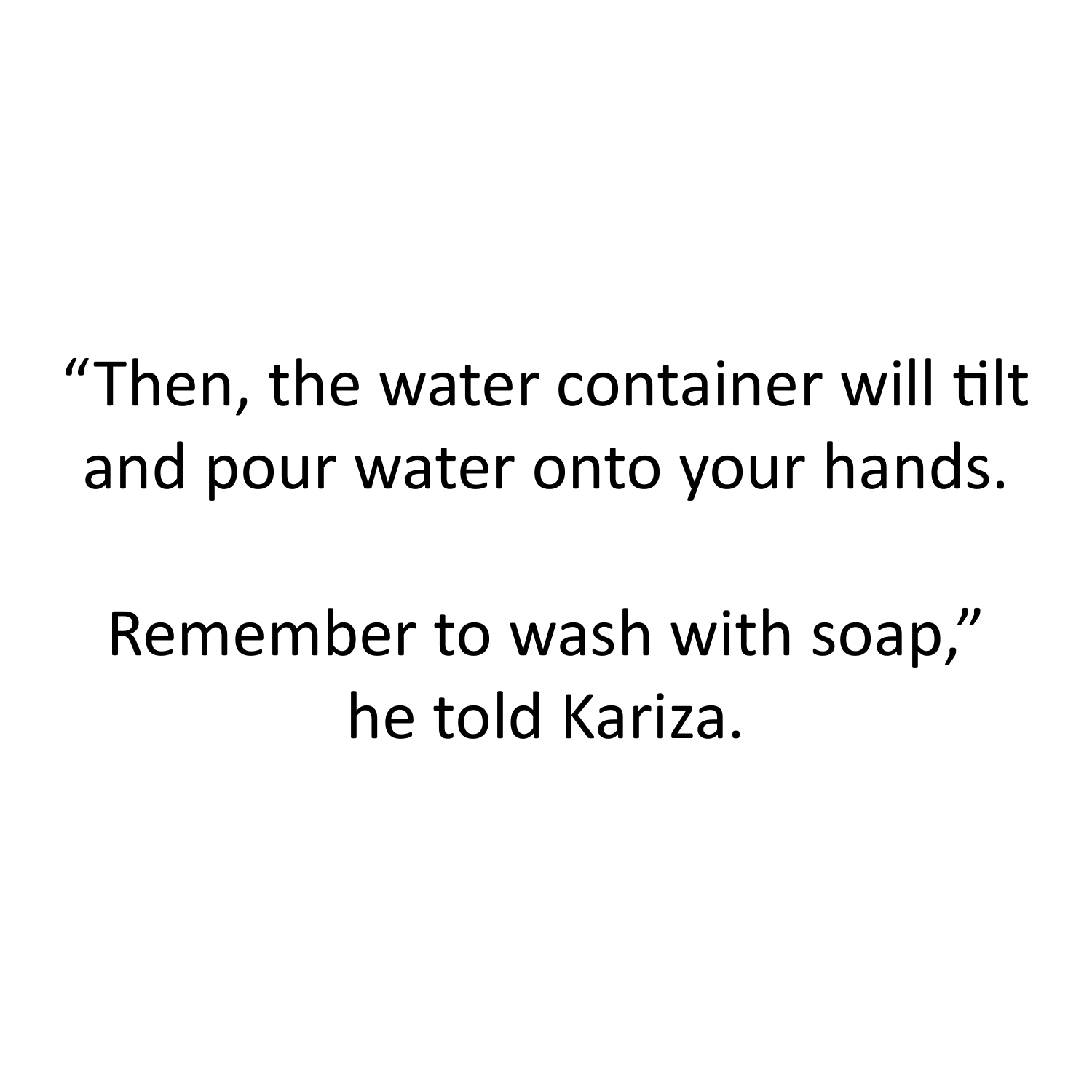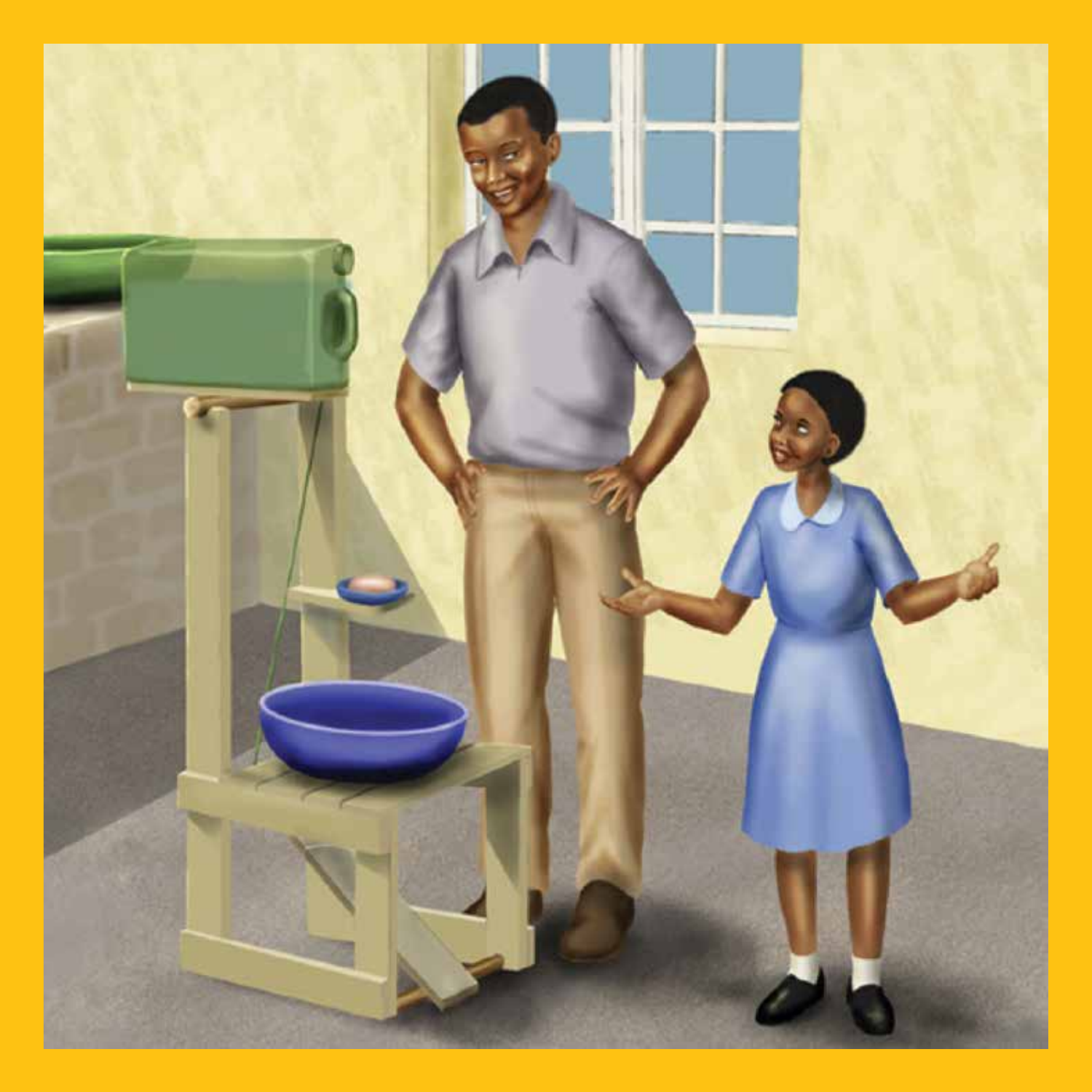Kariza was happy and said, "How would I know this without asking questions?

It's true that questions lead to knowledge."